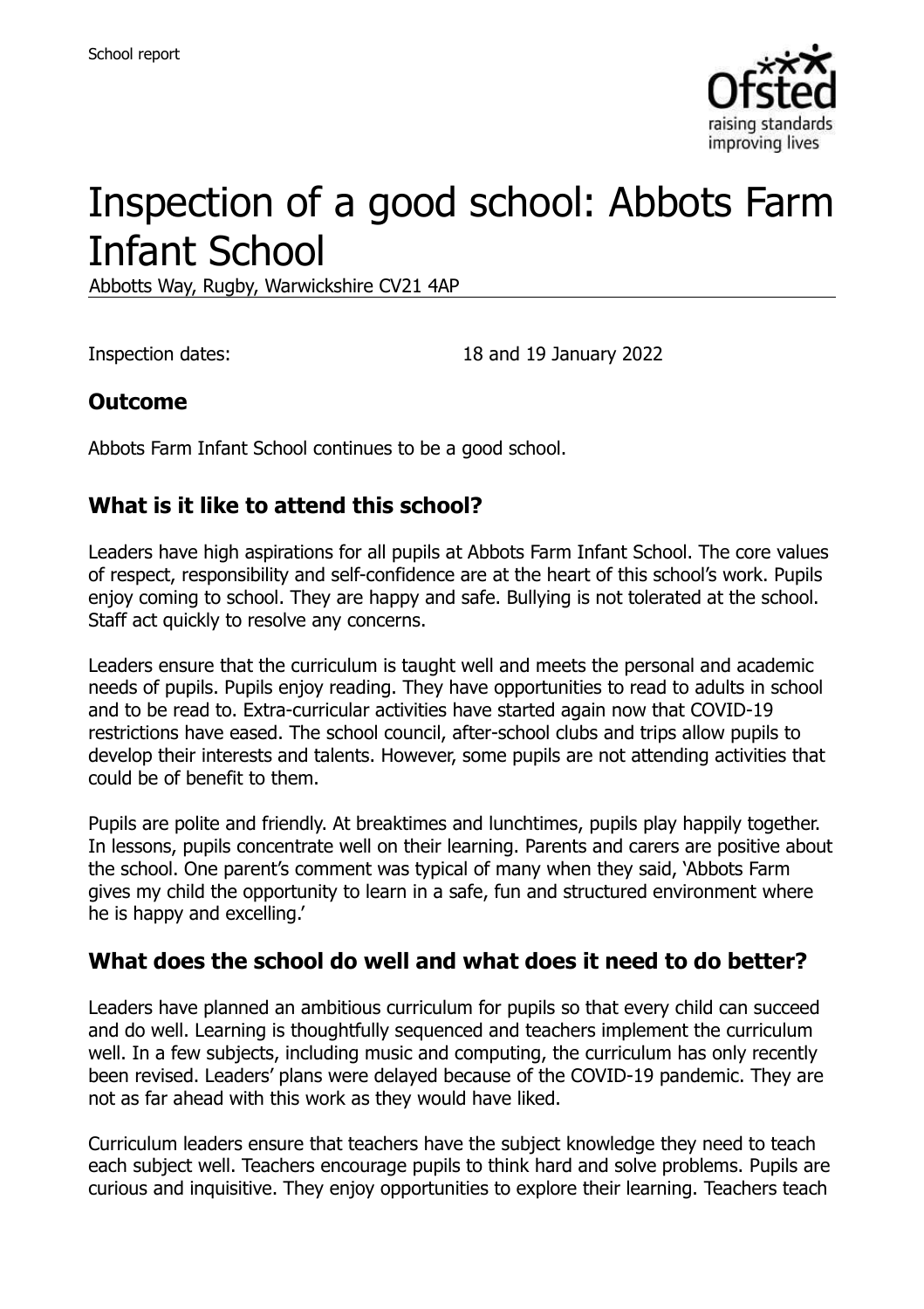

pupils the vocabulary needed to deepen learning. This allows pupils to build up knowledge over time. However, in a few subjects, the vocabulary pupils should learn is not set out clearly enough. Teachers check pupils' learning often. They provide effective support to pupils and challenge any misconceptions. As a result, pupils achieve well. Leaders prioritise support for pupils with special educational needs and/or disabilities (SEND) so that they access the same curriculum as other pupils.

Children in the early years settle well to school life. They develop positive attitudes to learning. Staff have high expectations of children. They model early language and communication skills well. Teachers plan learning activities that are matched to children's needs. Children enjoy learning about number through stories, songs and rhymes. They learn to make choices in their learning and develop independence. Leaders prioritise reading. The reading curriculum is carefully planned and pupils are taught to read well. Recent improvements to the teaching of early reading are highly effective. Children learn to read words and simple sentences accurately because teachers teach phonics extremely well. Pupils read to adults regularly in school. Reading books closely match the sounds pupils are learning. Pupils with SEND and disadvantaged pupils are skilfully supported by adults. As a result, these pupils achieve well in school.

The school provides a range of enrichment opportunities as part of the curriculum. These experiences help pupils' personal, social and spiritual development. For example, pupils learn to think of others. They enjoy fundraising for their chosen charity. Pupils learn to care for their local environment through activities such as tree planting and litter picking. However, the programme of after-school activities has been significantly hampered due to the COVID-19 pandemic. Leaders have recently reinstated these activities where they can.

In personal, social and health education lessons, pupils confidently share ideas and feelings. Staff teach pupils to recognise and respect individual differences. Pupils listen to and value the opinions of others. Pupils learn how to manage their feelings. Strong pastoral support means pupils get the help and advice they need. This enables them to focus on their learning and to do their best. Parents are positive about the support their children receive.

Governors have an accurate understanding of the school's strengths and priorities for improvement. Staff feel well supported by leaders, who manage their workload effectively. Staff are appreciative of the support they receive from leaders to cope with the impact of COVID-19 on school and home life.

#### **Safeguarding**

The arrangements for safeguarding are effective.

Leaders prioritise pupils' welfare. They make sure that staff know what to do if they have concerns about a pupil. Staff are aware of specific areas of concern, such as protecting pupils from bullying, sexual harassment and radicalisation. Leaders ensure that pupils get the right support when they need it. This includes support from external agencies when necessary.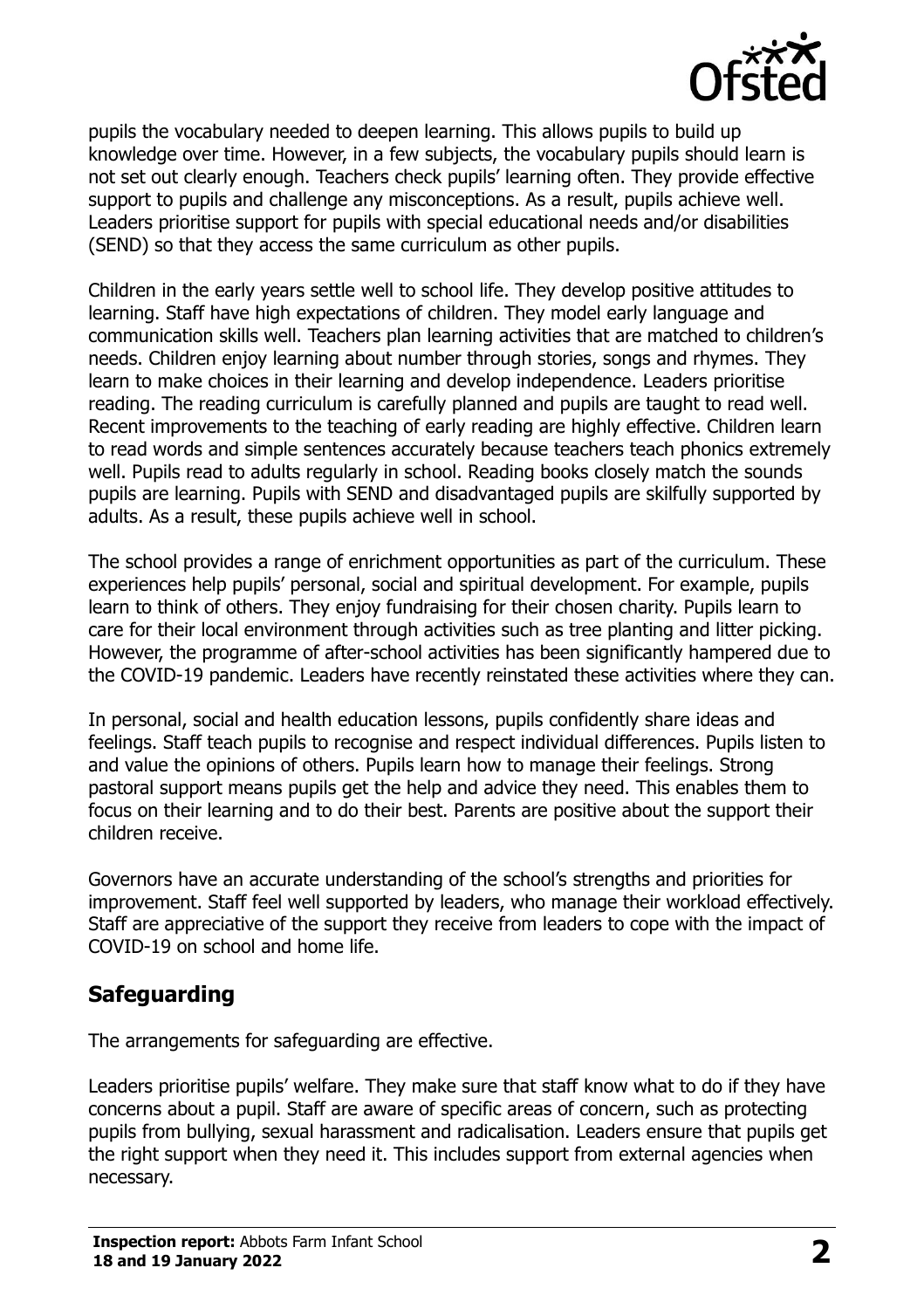

Leaders ensure the appropriate checks on staff are undertaken before they are appointed. Pupils learn about road safety, online safety and keeping themselves safe. They know how to raise concerns with trusted adults in school.

# **What does the school need to do to improve?**

# **(Information for the school and appropriate authority)**

- In a small number of subjects, the curriculum has been recently revised. The vocabulary that pupils need to know is not set out explicitly enough in some topics. Leaders should ensure that pupils learn the key subject-specific vocabulary which helps pupils to remember more of what they have been taught.
- The COVID-19 pandemic has affected the programme of extra-curricular activities on offer for pupils. Various activities are being reinstated. However, some pupils are not currently attending activities that could be of benefit to them. Leaders should monitor pupils' uptake of these activities and encourage participation to ensure that the most vulnerable pupils benefit as much as possible.

### **Background**

When we have judged a school to be good, we will then normally go into the school about once every four years to confirm that the school remains good. This is called a section 8 inspection of a good or outstanding school, because it is carried out under section 8 of the Education Act 2005. We do not give graded judgements on a section 8 inspection. However, if we find evidence that a school would now receive a higher or lower grade, then the next inspection will be a section 5 inspection. Usually this is within one to two years of the date of the section 8 inspection. If we have serious concerns about safeguarding, behaviour or the quality of education, we will deem the section 8 inspection as a section 5 inspection immediately.

This is the first section 8 inspection since we judged the school to be good in December 2016.

# **How can I feed back my views?**

You can use [Ofsted Parent View](https://parentview.ofsted.gov.uk/) to give Ofsted your opinion on your child's school, or to find out what other parents and carers think. We use information from Ofsted Parent View when deciding which schools to inspect, when to inspect them and as part of their inspection.

The Department for Education has further quidance on how to complain about a school.

If you are the school and you are not happy with the inspection or the report, you can [complain to Ofsted.](https://www.gov.uk/complain-ofsted-report)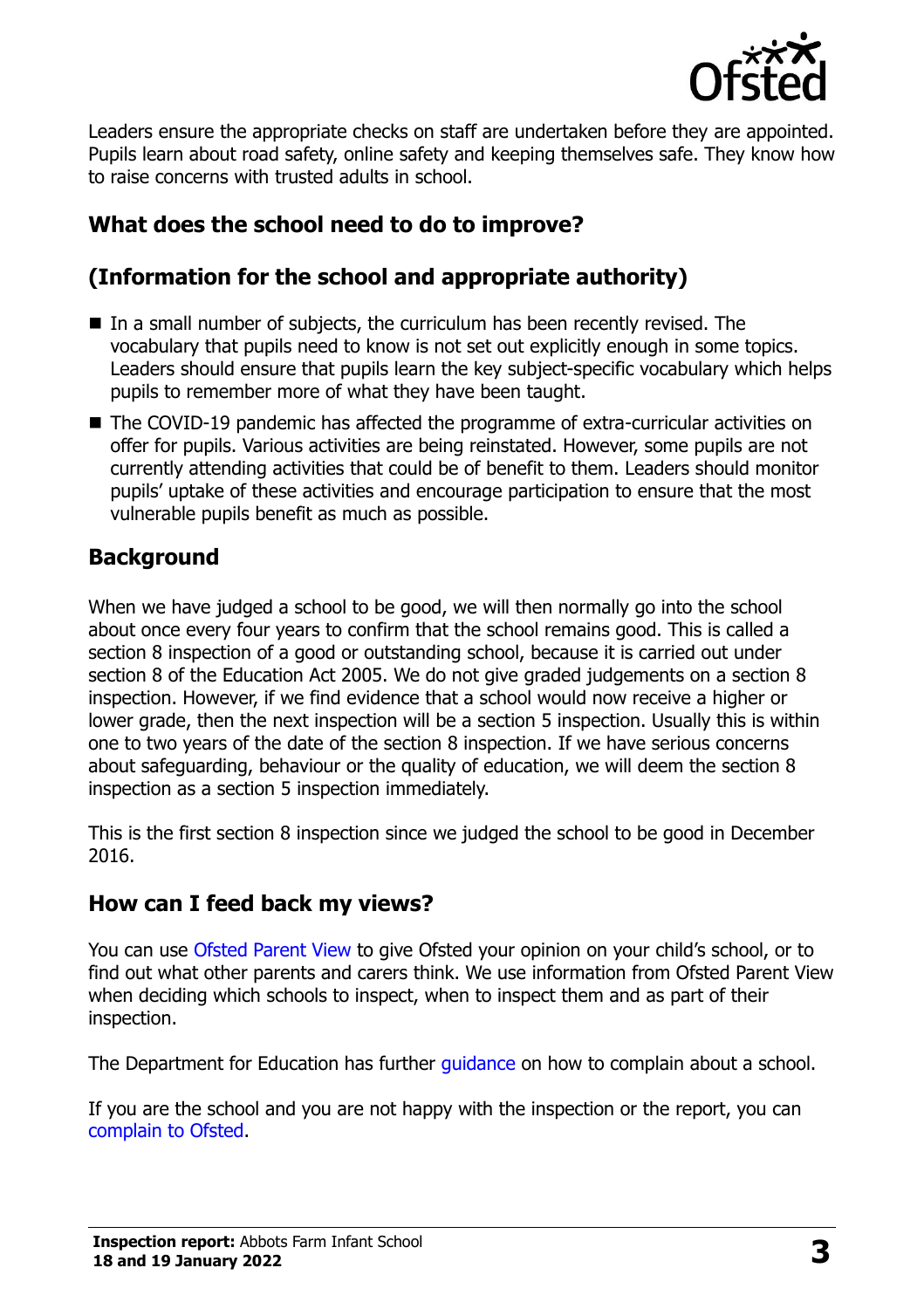

# **Further information**

You can search for [published performance information](http://www.compare-school-performance.service.gov.uk/) about the school.

In the report, '[disadvantaged pupils](http://www.gov.uk/guidance/pupil-premium-information-for-schools-and-alternative-provision-settings)' refers to those pupils who attract government pupil premium funding: pupils claiming free school meals at any point in the last six years and pupils in care or who left care through adoption or another formal route.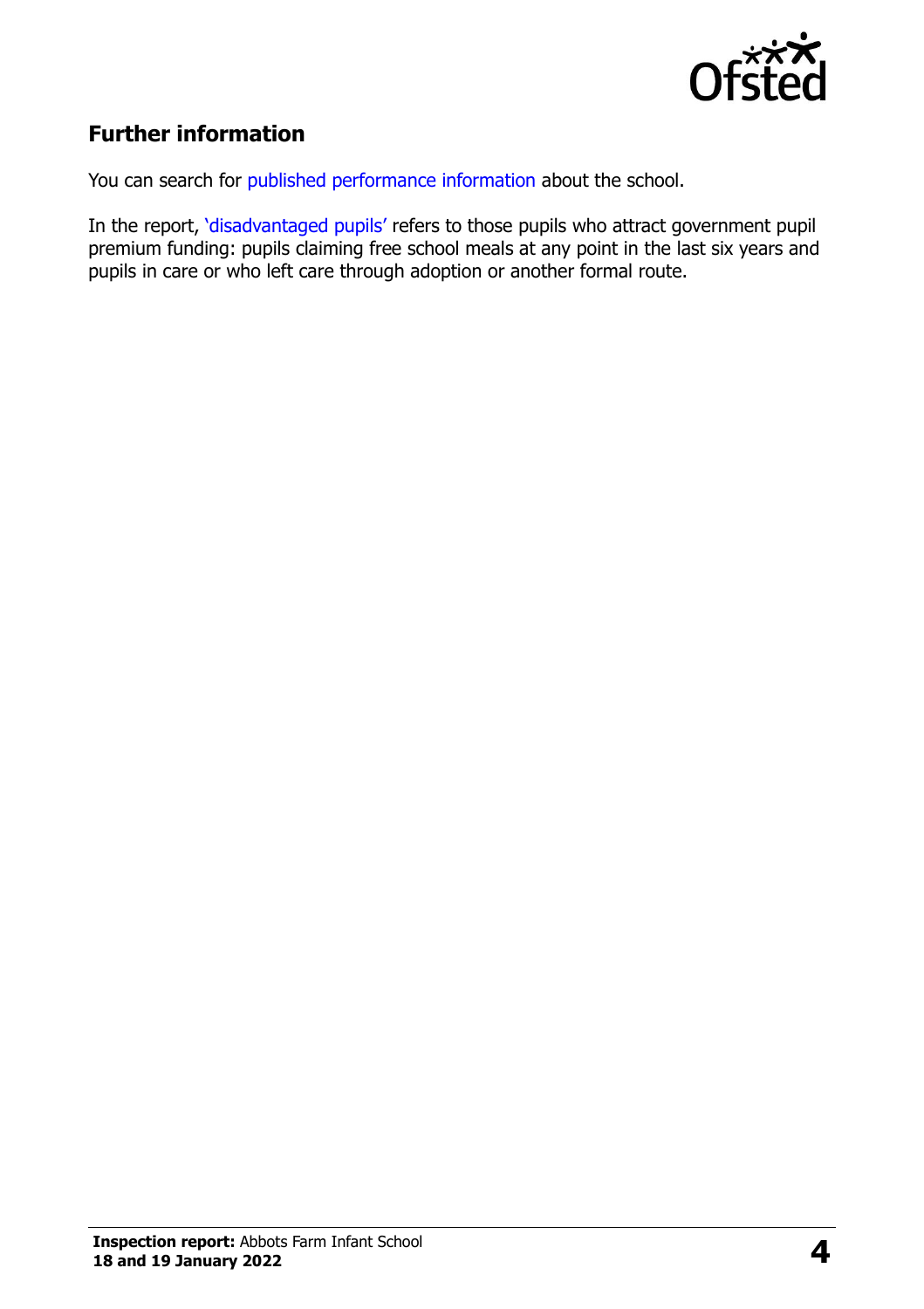

## **School details**

| Unique reference number             | 125573                                                              |
|-------------------------------------|---------------------------------------------------------------------|
| <b>Local authority</b>              | Warwickshire                                                        |
| <b>Inspection number</b>            | 10205169                                                            |
| <b>Type of school</b>               | Infant                                                              |
| <b>School category</b>              | Community                                                           |
| Age range of pupils                 | $4$ to $7$                                                          |
| <b>Gender of pupils</b>             | Mixed                                                               |
| Number of pupils on the school roll | 177                                                                 |
| <b>Appropriate authority</b>        | The governing body                                                  |
| <b>Chair of governing body</b>      | Nicholas Morrott                                                    |
| <b>Headteacher</b>                  | Jeanette Lovejoy                                                    |
| Website                             | www.abbotsfarm-inf.org                                              |
| Dates of previous inspection        | 6 and 7 December 2016, under section 5 of<br>the Education Act 2005 |

#### **Information about this school**

■ The school does not use alternative provision.

#### **Information about this inspection**

- This was the first routine inspection the school received since the COVID-19 pandemic began. The inspector discussed the impact of the pandemic with school leaders and has taken that into account in their evaluation of the school.
- The inspector carried out deep dives in music, reading and science. This included visiting lessons, looking at pupils' work, examining curriculum documents and talking with pupils and staff. The inspector also looked at work from a sample of other subjects. The inspector considered information on the school's website.
- The inspector reviewed the school's safeguarding arrangements. This included examining the record of employment checks on school staff.
- The inspector observed pupils' behaviour in class and at other times during the day.
- During the inspection, the inspector had formal meetings with the headteacher, deputy headteacher, assistant headteacher, subject leaders, the special educational needs and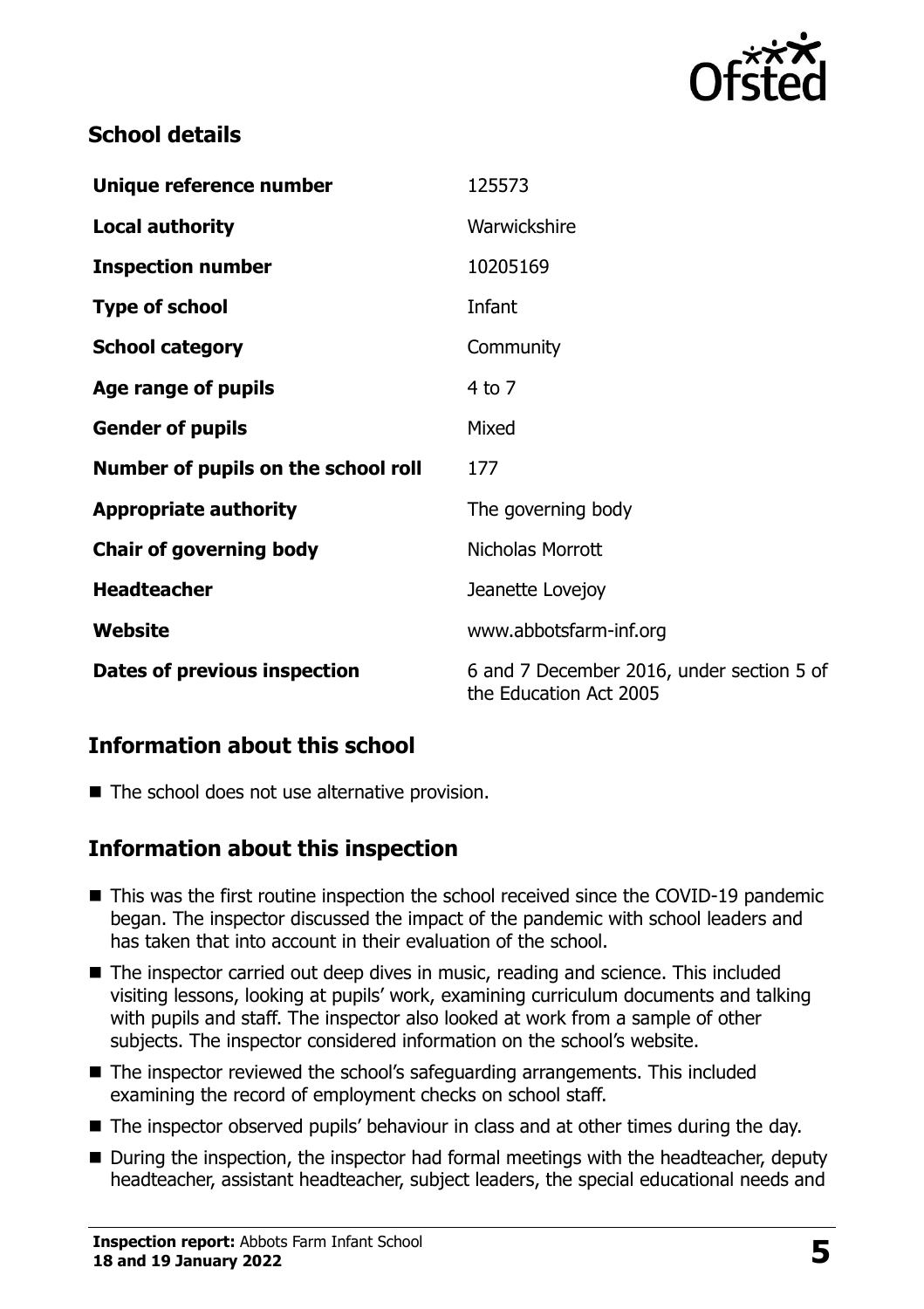

disabilities coordinator, the designated safeguarding lead, the early years leader, governors and a representative of the local authority.

■ The inspector took account of responses to the online survey, Ofsted Parent View, the pupil survey and the staff survey.

#### **Inspection team**

Lorraine Lord, lead inspector Ofsted Inspector